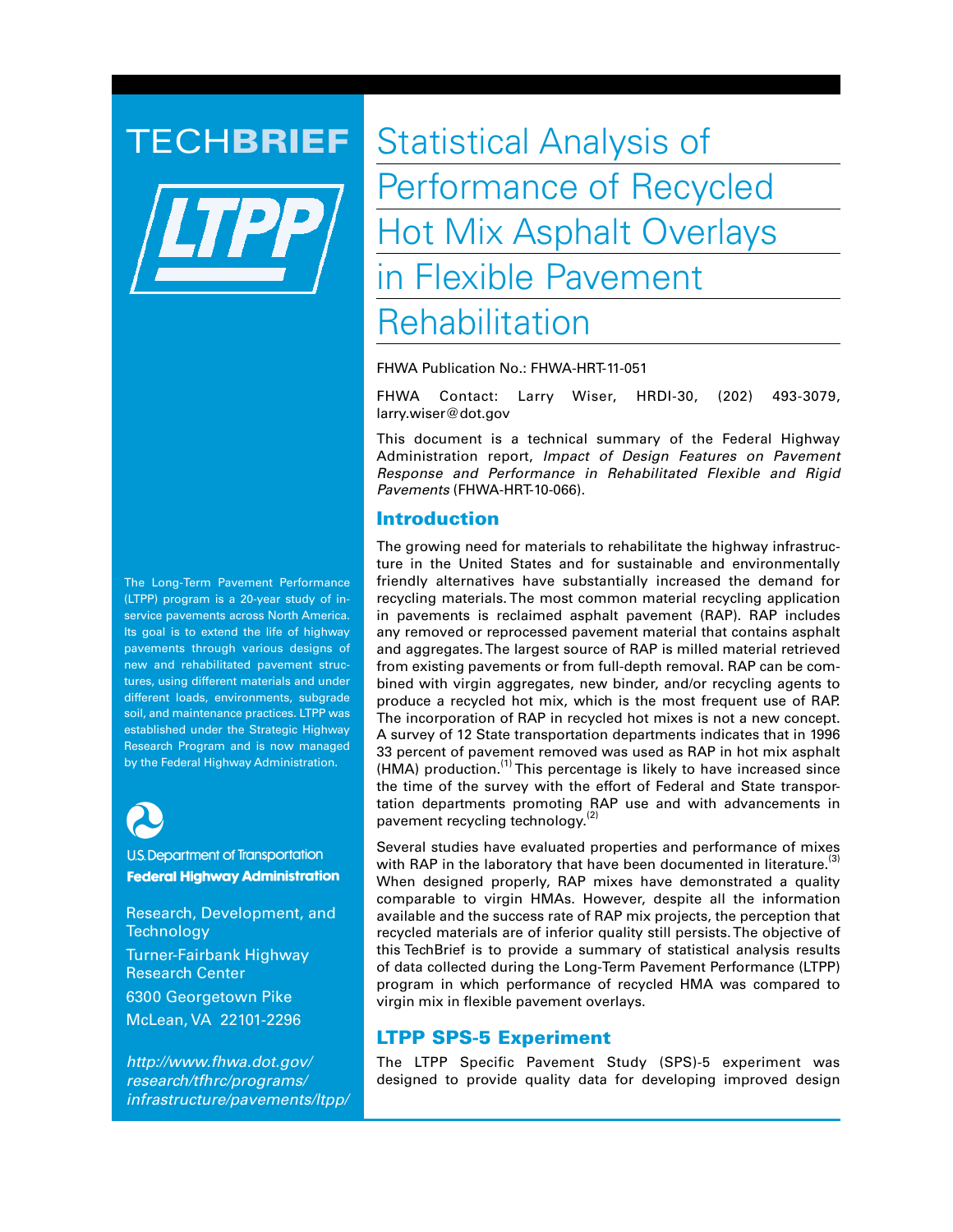methodologies and construction alternatives for flexible pavement rehabilitation. Techniques commonly used in the United States and Canada were applied to test sites in various geographical locations. Test sections in each site were subject to similar climatic, subgrade, pavement structure, and traffic conditions. The experimental factors included the surface condition prior to overlay, environment, and traffic loadings, as well as the different treatment alternatives. Mix type was one of the factorial variables in the experiment. Virgin and RAP mixes were used in combination with two other design features (surface preparation and overlay thickness) in 9 sections, including a control section, in each of the 18 sites selected for the experiment.

# Statistical Analysis

The main purpose of this study was to compare general trends in performance and response associated with pavements rehabilitated with virgin and RAP mixes. In the initial phase, each site was evaluated individually to compare the performance of the test sections in the specific site. Repeated analysis of variance (ANOVA) tests were used for the comparisons by pairing distress measurements with survey dates. Surveys at each site were conducted in the same day for all nine sections. All sections within each site were subject to similar in situ conditions of traffic and climate. Therefore, the performance distribution over time was considered a repeated measure for each alternative treatment, and the trends, grouped by overlay mix type, were analyzed simultaneously for each site.

# Pavement Performance **Comparisons**

The results of the statistical analysis were evaluated in two steps. The first step was to check if there were statistical differences. If confirmed, the second step was to identify which mix type had better performance and response to load applications. Performance was evaluated using load-associated distresses. Roughness, rutting, fatigue cracking, and response were evaluated by maximum deflections from falling weight deflectometer (FWD) tests. The analysis included short-term (less than or equal to 5 years) and long-term (longer than 5 years) performance.

Figure 1 through figure 4 summarize the results of the statistical analysis for all sites. The bars on the right side of each plot represent the percentage of sites that presented no statistical difference in performance between the two mixes (RAP and virgin), and the bars on the left side of each plot show the percentage of sites where one mix type outperformed the other. Figure 1 indicates that there

was no difference in smoothness in 11 (61 percent) of the 18 sites for the short term and 8 (44 percent) out of 18 sites for the long term. RAP outperformed virgin mixes in three sites (17 percent) and underperformed in seven sites (39 percent) in the long term. These results suggest that RAP and virgin mixture overlays had statistically equivalent performances in the majority of the sites evaluated.

Figure 2 presents the results for rutting and indicates that there were no differences in rutting performance in 13 sites (72 percent) and 8 sites (44 percent) for the short-term and long-term performance, respectively. In four sites (22 percent), RAP outperformed virgin mixes, and, in six other sites, the opposite occurred. Virgin mixes outperformed RAP in the short term in five sites (28 percent).

A slight advantage was observed in favor of virgin mixes when fatigue cracking was considered, as shown in figure 3. Although the majority of the sites had equivalent performance between both mixes, virgin HMA overlays had better performance compared to RAP mixes in most of the sites where significant differences were identified. There were no sites where RAP outperformed virgin mixes in the short term. In the long term, nine (50 percent) of the sites had virgin mix sections that performed better than RAP sections, compared to three sites where virgin mix sections did not perform better than RAP sections.

Structural response was evaluated using the maximum deflection values from FWD survey tests. Figure 4 presents the results for maximum deflection. Although maximum deflection alone is not a measurement of stiffness and subgrade accounts for a significant proportion, they both can provide a useful comparison considering all of the measurements were taken under similar conditions along each site. The results in figure 4 suggest that RAP mix overlays could provide, at least qualitatively, structural improvement equivalent to that for virgin HMA.



*2*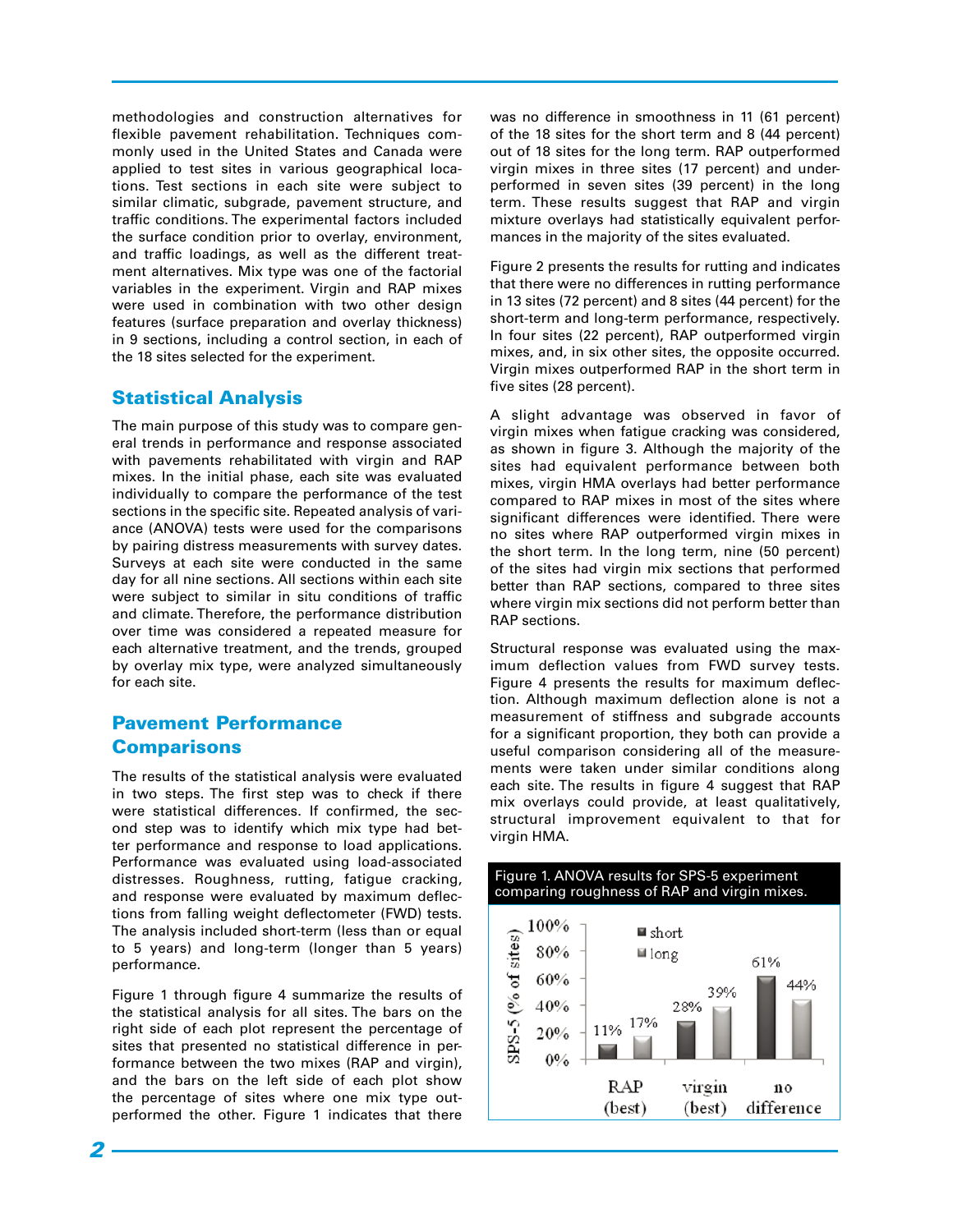The impact of overlay thickness on performance for both mix types was also investigated. The statistical summaries shown in figure 5 through figure 7 demonstrate that in the majority of the sites there was no statistical difference in performance when comparing RAP and virgin mixes if the overlay was thin ((1.99 inches (51 mm)) or thick



Figure 4. ANOVA results for SPS-5 experiment comparing maximum deflection of RAP and virgin mixes.





((4.95 inches (127 mm)). Virgin mixes performed better in a few more sites than the RAP mixes when the overlay was thin. However, this number decreased considerably when the overlay was thick, suggesting that the thicker the overlay, the higher the likelihood that RAP and virgin mixes perform alike.









# performance between mix type and overlay